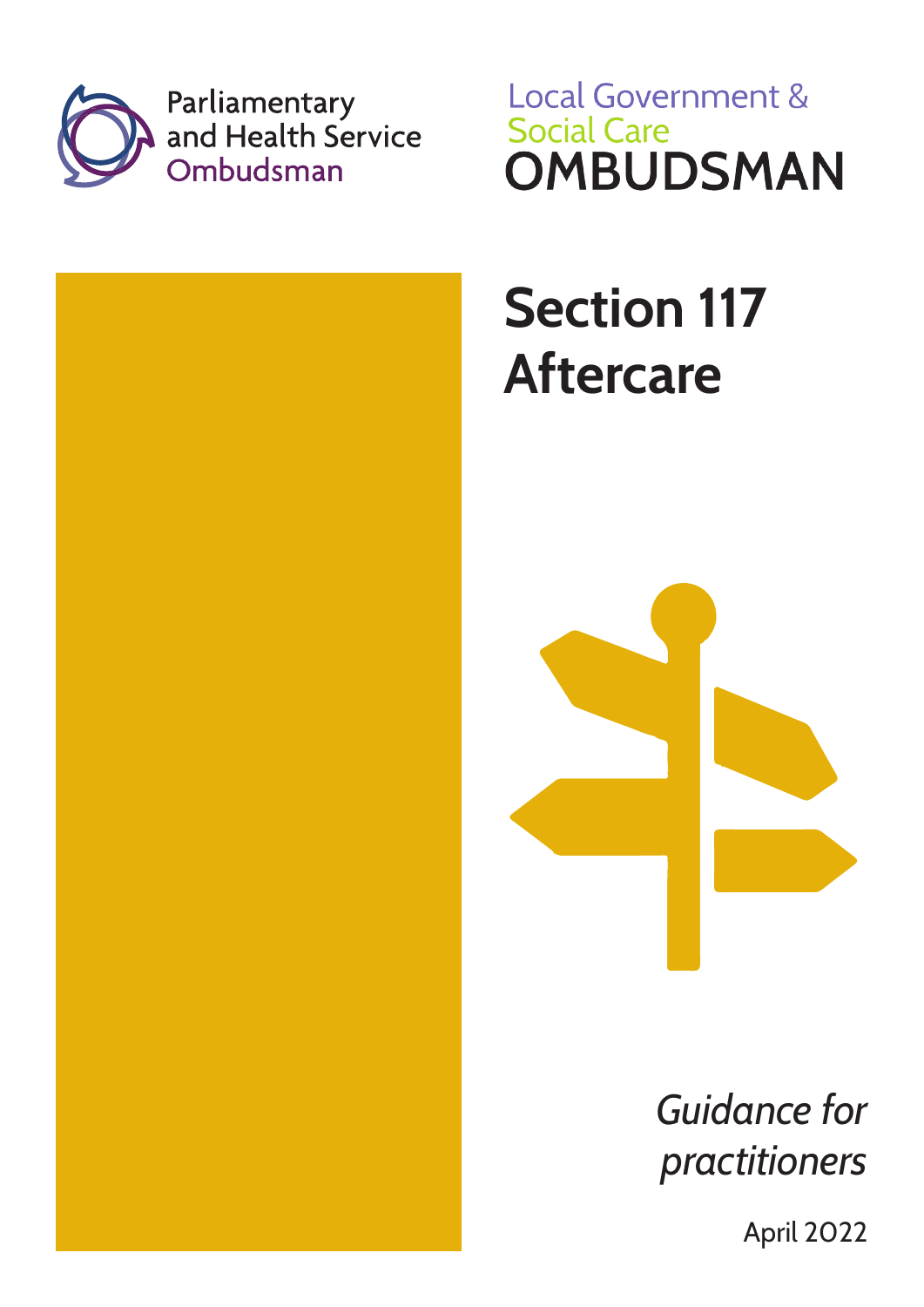#### **Introduction**

The Local Government and Social Care Ombudsman (LGSCO) and the Parliamentary and Health Service Ombudsman (PHSO) have a specialist team which looks at complaints in which social care and health services are intertwined. Known as the Joint Working team, it operates under the delegated authority of both Ombudsmen.

An investigation by the Joint Working team brings together the disparate threads of a complaint about multiple organisations to identify where fault may lie. When things have gone wrong, we ensure the impact is not only put right for the complainant, but the organisations involved also take steps to prevent similar issues happening again.

Councils and Clinical Commissioning Groups have a joint responsibility to provide aftercare services for some former Mental Health Act in-patients. This guidance aims to help those organisations learn from the common errors we see about Section 117 aftercare. It will especially help Mental Health Practitioners.

From July 2022 changes will be made to create better joined up health and care services. Clinical Commissioning Groups (CCG) will be abolished in favour of Integrated Care Boards (ICB). This guidance will continue to apply to newly established ICBs and the mental health in-patient aftercare they provide.

The insights in this guidance are based on case studies from our investigations. The guidance includes realistic, proportionate and practical recommendations for councils and Clinical Commissioning Groups to make improvements and avoid the mistakes of others.

#### **What is Section 117 aftercare?**

Under [Section 117](https://www.legislation.gov.uk/ukpga/1983/20/part/VIII/crossheading/aftercare) of the [Mental Health Act 1983,](https://www.legislation.gov.uk/ukpga/1983/20/contents) council social services departments and NHS Clinical Commissioning Groups (CCGs) must provide or arrange free aftercare for adults, young people and children who have been detained under certain sections of the Mental Health Act (sections 3, 37, 45A, 47 or 48) until they are satisfied the person no longer needs it. These duties and responsibilities are set out in the [Mental Health Act Code of Practice](https://www.gov.uk/government/publications/code-of-practice-mental-health-act-1983) (the Code of Practice).

Section 117 aftercare services must meet a need arising from, or related to, the person's mental condition (referred to in the guidance as a mental health disorder). They must aim to reduce the risk of the person's mental health condition worsening and therefore reduce the risk of them needing a further hospital admission. Aftercare can include a wide range of services from different providers, and can include:

- Administering medication for a mental health condition
- Social work
- Domiciliary services
- Day centres
- Psychiatric treatment
- Residential care
- Supported living or extra care housing (but not ordinary accommodation)

In law, CCGs and council social services departments are jointly responsible for providing or arranging aftercare services. CCGs usually commission NHS Trusts to provide the health element of aftercare services. Sometimes, councils commission NHS Trusts to provide the social care element too. Either councils or CCGs may commission aftercare services from other providers. Regardless of who provides the aftercare, councils and CCGs retain responsibility for overseeing it and ensuring it effectively meets its aims.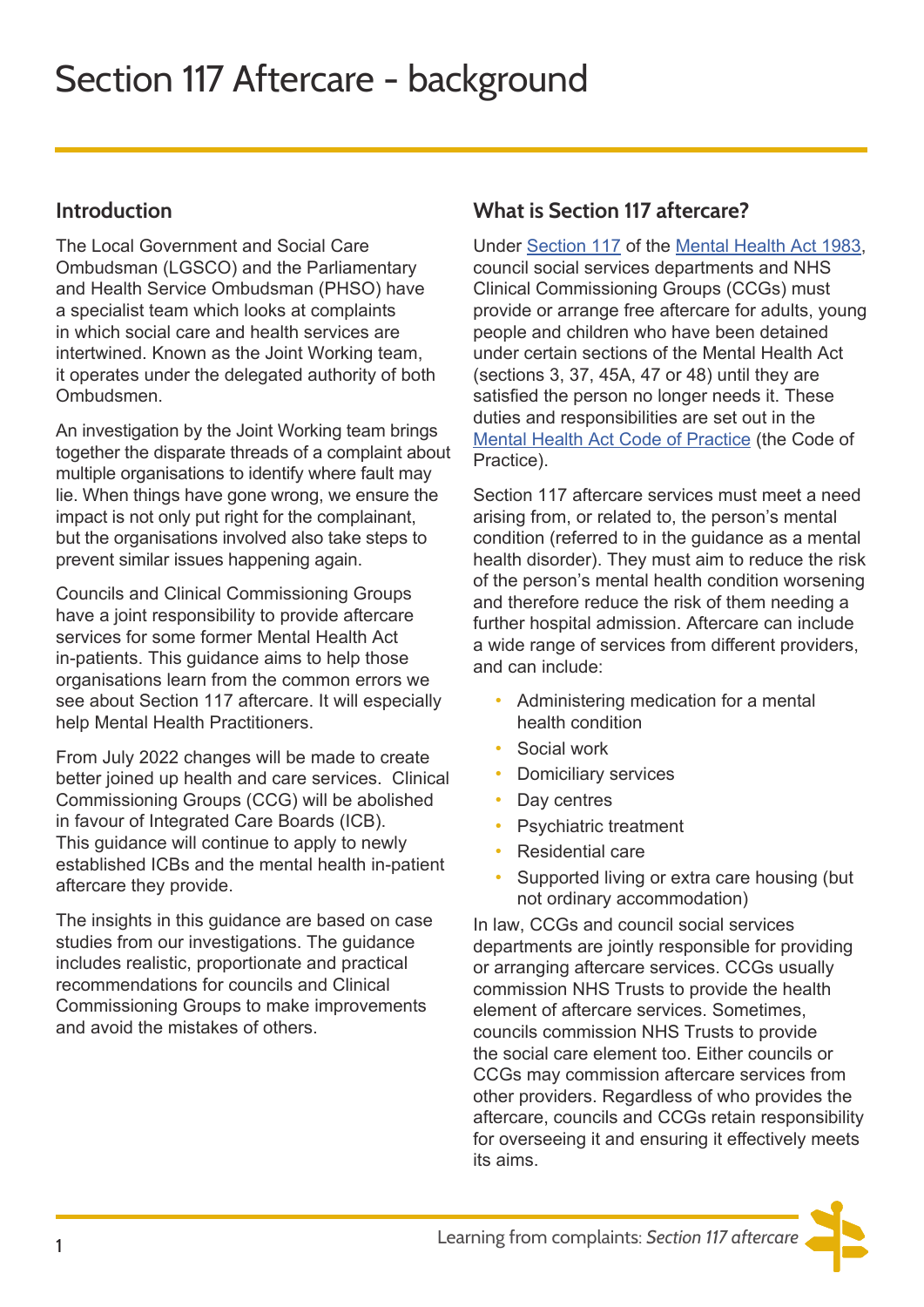The Health Service Circular HSC 2000/003 and Local Authority Circular LAC 2000(3) says:

*"Social services and health authorities should establish jointly agreed local policies on providing Section 117 Mental Health Act after-care. Policies should set out clearly the criteria for deciding which services fall under Section 117 Mental Health Act and which authorities should finance them".* 

#### **How we consider complaints about Section 117 aftercare**

As councils and CCGs are jointly responsible in law for Section 117 aftercare services, the Joint Working Team will investigate both the council and the CCG. Where applicable, we will also consider the involvement of any organisation commissioned to deliver the relevant aftercare service, such as NHS Trusts.

Our investigations often find areas in which Section 117 aftercare has not worked well.

We commonly find failures with:

- assessment of needs
- care planning and support
- delays arranging Section 117 aftercare
- ending Section 117 without following the proper process
- local joint working arrangements between organisations

Getting Section 117 aftercare right is vital to support people recovering from a mental health crisis. It is there to ensure they receive the care they need to continue their recovery and prevent future decline in their mental health condition.

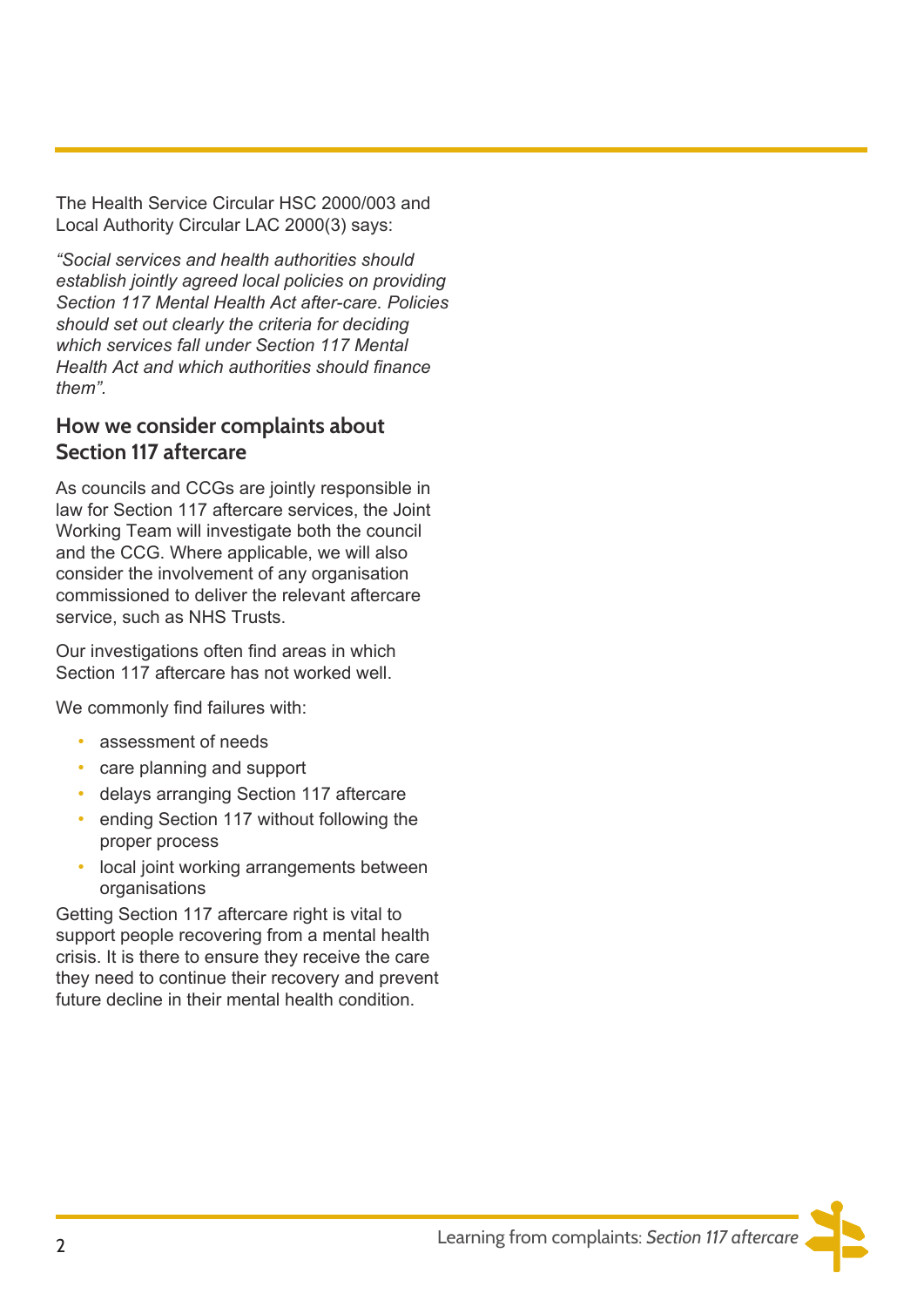## **Care planning**

The Code of Practice is clear that aftercare planning should begin as soon as the person is admitted to hospital. This is to ensure appropriate aftercare services are identified and put in place in good time for their discharge.

Before deciding to discharge a person from hospital, the clinician in charge of their treatment (known as the responsible clinician) should ensure their aftercare needs have been addressed.

This involves a comprehensive assessment of the person's needs using the Care Programme Approach (CPA). The CPA is an overarching system for coordinating the care of people with mental health conditions. Chapter 34.5 of the Code of Practice requires a named care co-ordinator to be allocated as part of the CPA process.

Section 117 aftercare does not replace existing arrangements under the CPA. Where appropriate, these arrangements should run in tandem with each other.

Central to the CPA process is the care plan. This is a record of any physical, psychological, emotional and social needs associated with the person's mental health condition. The care plan should be prepared in close partnership with the person from the outset and reflect their needs and wishes. The care coordinator will be responsible for preparing, implementing and evaluating the CPA care plan.

To ensure the care plan reflects the person's needs, thought should be given to who needs to be involved in preparing it. Chapter 34.12 of the Code of Practice explains that, depending on the needs of the person, this could include:

- the responsible clinician
- the GP and/or any other primary care professionals;
- the carer and/or nearest relative:
- representatives of the local housing authority;
- the CCG's appointed clinical representative;
- the independent mental health advocate or independent mental capacity advocate; and
- anyone with authority under the Mental Capacity Act 2005 to act on the person's behalf.

Chapter 34.3 of the Code of Practice says the care plan should include:

- a treatment plan detailing medical, nursing, psychological and other therapeutic support for the purpose of meeting the patient's identified needs and preventing a deterioration in their condition;
- details of any prescribed medications;
- details of any actions to address physical health problems;
- details of how the person will be supported to achieve their personal goals;
- support provided to meet social care needs (such as housing, finances and employment);
- support provided to carers;
- actions to be taken in the event of a deterioration in the person's presentation; and
- guidance on actions to be taken in the event of a crisis.

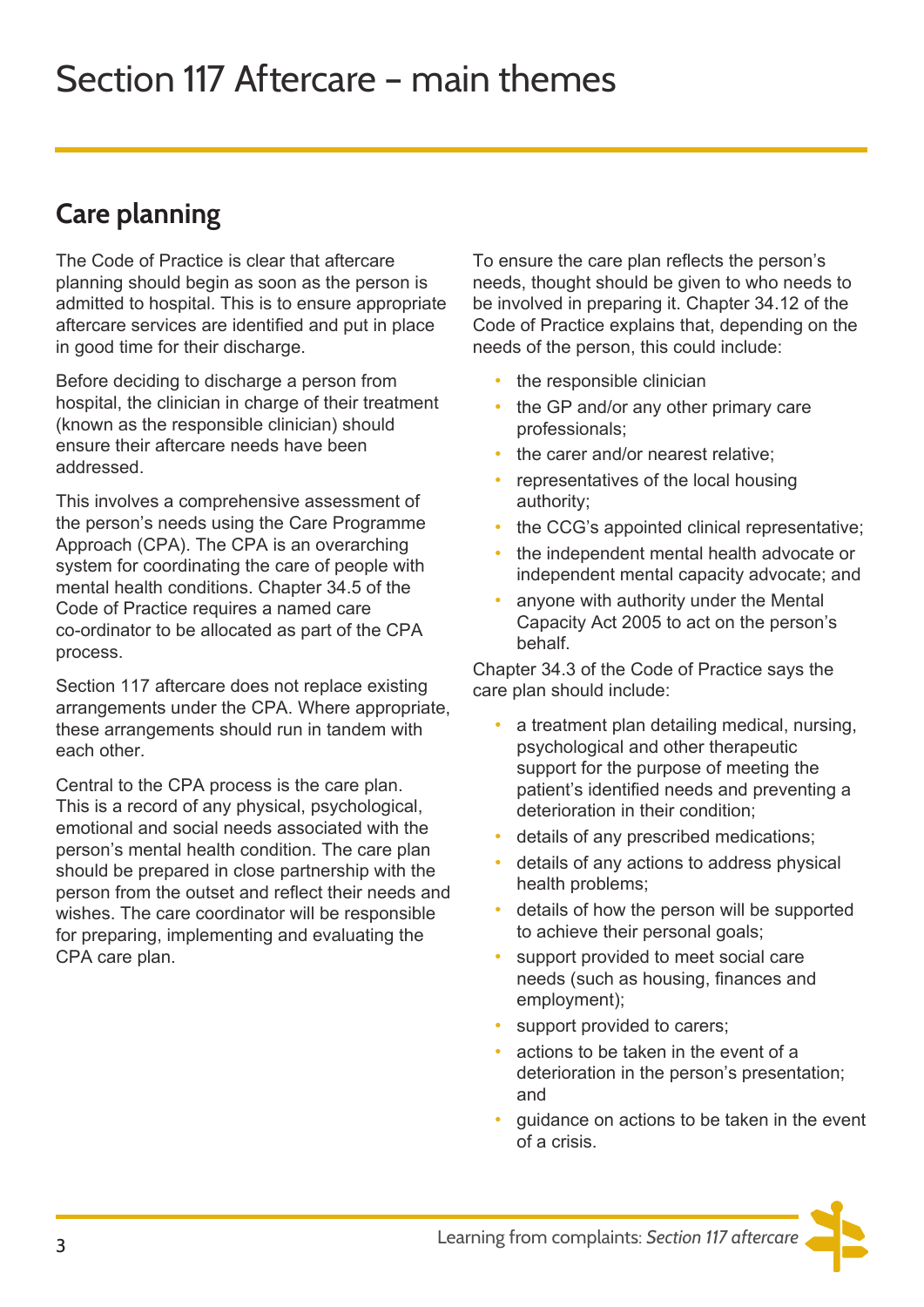The care plan should clearly record whether the person is entitled to Section 117 aftercare and, if so, explain which care services will be funded under this section. The local authority and CCG providing the Section 117 funding should also maintain a record of what aftercare services they are providing to whom.

Eligibility for Section 117 should be reviewed within six weeks of discharge from in patient services, then annually thereafter, or sooner if circumstances change. The care coordinator is responsible for arranging these reviews and involving the person and other relevant parties. Often, CPA reviews do take place but Section 117 aftercare is not monitored (and documented) as it should be.

#### **Sarah's story: case reference [19 016 759](https://www.lgo.org.uk/decisions/adult-care-services/other/19-016-759)**

Sarah has complex mental health needs and problems with substance misuse. She was admitted to hospital having suffered a psychotic episode and was detained under Section 3 of the Mental Health Act.

Following a period of treatment, Sarah was discharged back into the community. As she had been detained under a qualifying section of the Mental Health Act, she was entitled to free Section 117 aftercare services. However, the NHS Trust (acting on behalf of the CCG and council) failed to properly assess Sarah's aftercare needs before discharging her and did not put a care plan in place. This led to ongoing confusion around Sarah's diagnosis and entitlement to Section 117 aftercare services.

Our investigation found the lack of a care plan meant there was no proper record of Sarah's mental health needs or how these would be met. The situation was made worse as the Trust did not allocate a care coordinator to support her. This meant Sarah was sometimes unable to access specialist care, such as in-patient drug rehabilitation. Sarah was left without proper support in the community, resulting in several hospital readmissions in the following months. Sarah found this lack of support extremely distressing and her mental health deteriorated significantly.

The absence of structured care planning also meant Sarah's needs were not subject to regular review. As a result, the professionals caring for Sarah missed opportunities to put appropriate care in place.

The Trust agreed to our recommendation to pay Sarah £1,000 to recognise the distress it caused her. The council and CCG each agreed to pay Sarah a further £500. The Trust, council and CCG also agreed to review their Section 117 policies and procedures to ensure they meet the requirements of the Code of Practice.

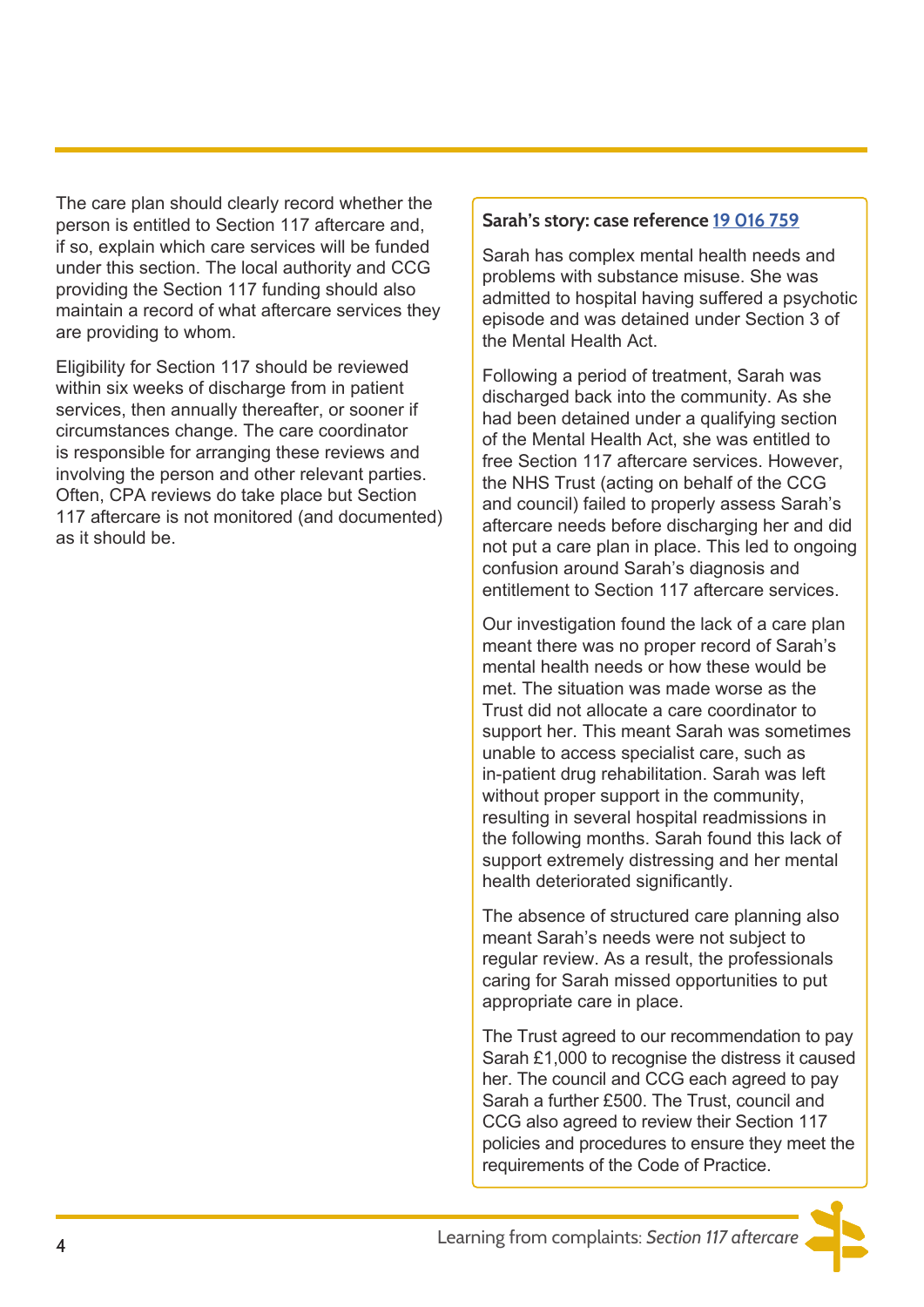## **Funding**

### **Responsibility**

Councils and CCGs have a joint duty to provide or arrange free aftercare for eligible service users.

This does not necessarily mean the cost of these services will be shared equally between a council and CCG. The allocation of costs will depend on the specific aftercare services the person needs. To ensure an eligible person receives the free aftercare services they need, it is important to establish which council and CCG hold the statutory duty for that person.

#### **Councils**

The responsible local council is the one in which the person was ordinarily resident immediately before they were detained under the Mental Health Act.

There is no fixed definition of ordinary residence. The Care and Support Statutory Guidance accompanying the Care Act 2014 applies the principle that a person's ordinary residence is the place that person has voluntarily adopted for a settled purpose, whether for a long or short duration.

## **CCGs**

NHS England produces the Who Pays? guidance. This sets out a framework for establishing which NHS commissioner is responsible for commissioning and paying for a person's NHS care, including Section 117 aftercare.

The Who Pays? guidance explains that, from 1 September 2020, the responsible NHS commissioner for a patient receiving Section 117 aftercare is the CCG in whose area the patient was ordinarily resident, immediately prior to detention under the Mental Health Act.

The responsible CCG does not provide aftercare services directly. Rather, the responsible council and CCG will commission an appropriate provider to provide these services. This will often be a Mental Health Trust but could be a private or voluntary sector provider.

For arrangements that applied before 1 September 2020, CCGs should refer to previous versions of the Who Pays? guidance. There are links to these documents at the end of this guidance.

The original council and CCG retain responsibility even if the person is discharged to, or becomes ordinarily resident in, another area. This remains the case even if the person is later detained again under a qualifying section of the Mental Health Act in another area. The duty remains in place until the original council and CCG decide the person is no longer in need of aftercare services.

## **Personal Health Budgets**

Since December 2019, people eligible for Section 117 aftercare have a legal right to request a personal health budget (PHB). This is a sum of money the person can use to meet their identified Section 117 aftercare needs.

CCGs have a duty to publicise the availability of PHBs. They must also provide guidance, advice and support to eligible people to assist them in deciding whether to request a PHB.

CCGs must give due consideration to a request made by, or on behalf of, an eligible person for a PHB.

A PHB is planned and agreed between the person and the responsible CCG. A PHB may be considered as part of the discharge planning process, when assessing the person's Section 117 aftercare needs during their hospital admission. It may also be considered during any subsequent review of the person's aftercare in the community.

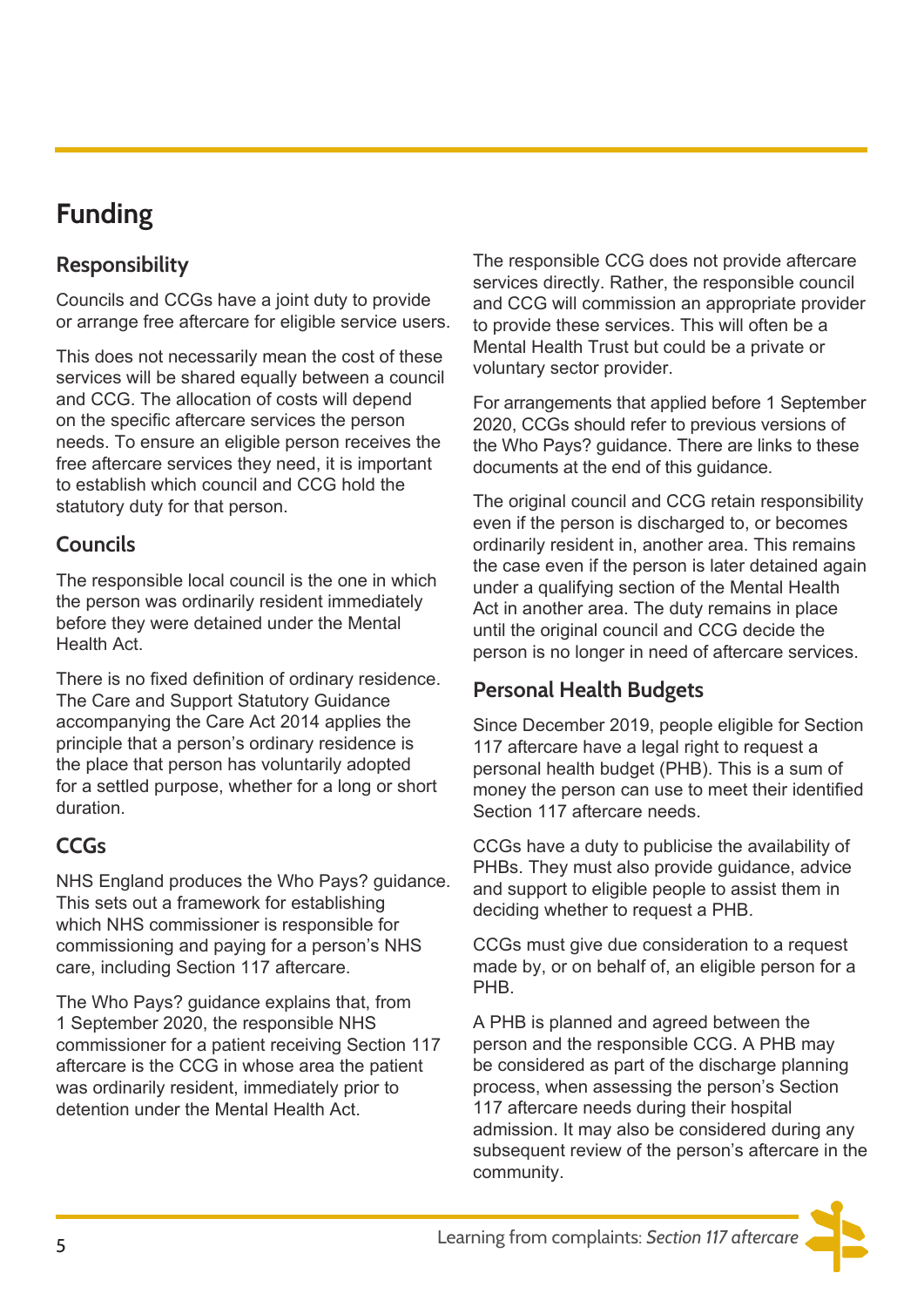#### **Marlon's story: case reference [18 012 800](https://www.lgo.org.uk/decisions/health/mental-health-services/18-012-800a)**

When Marlon became eligible for Section 117 aftercare, the NHS Trust supported him with community mental health services. Over the next few months, Marlon's mental health deteriorated, so Marlon's mother, Anne, paid for private support.

The Trust agreed to request funding for Marlon's private support from the CCG. The CCG eventually agreed to jointly fund Marlon's private support with the council, however the Trust had taken 12 months to apply for this.

This meant the Trust delayed providing Marlon with funding for private support by 48 weeks. This was avoidable.

Our investigation found the Trust's community mental health service was not meeting Marlon's aftercare needs. Whereas his private support was clearly helping him. Anne would not have had to pay for all that private support if the Trust had applied to the CCG sooner.

During the period of delay, Marlon only received the amount of support his mother could afford to pay, which was a third of everything he was entitled to. We also said regular reviews of Marlon's Section 117 aftercare needs would have prevented some of the delay.

The Trust agreed to our recommendations to apologise to Marlon and Anne, reimburse Anne the cost of private support (£1,288), and pay £1,100 and £250 to Marlon and Anne respectively to recognise the impact on them. The Trust also agreed to carry out regular CPA reviews of Section 117 patients in future.

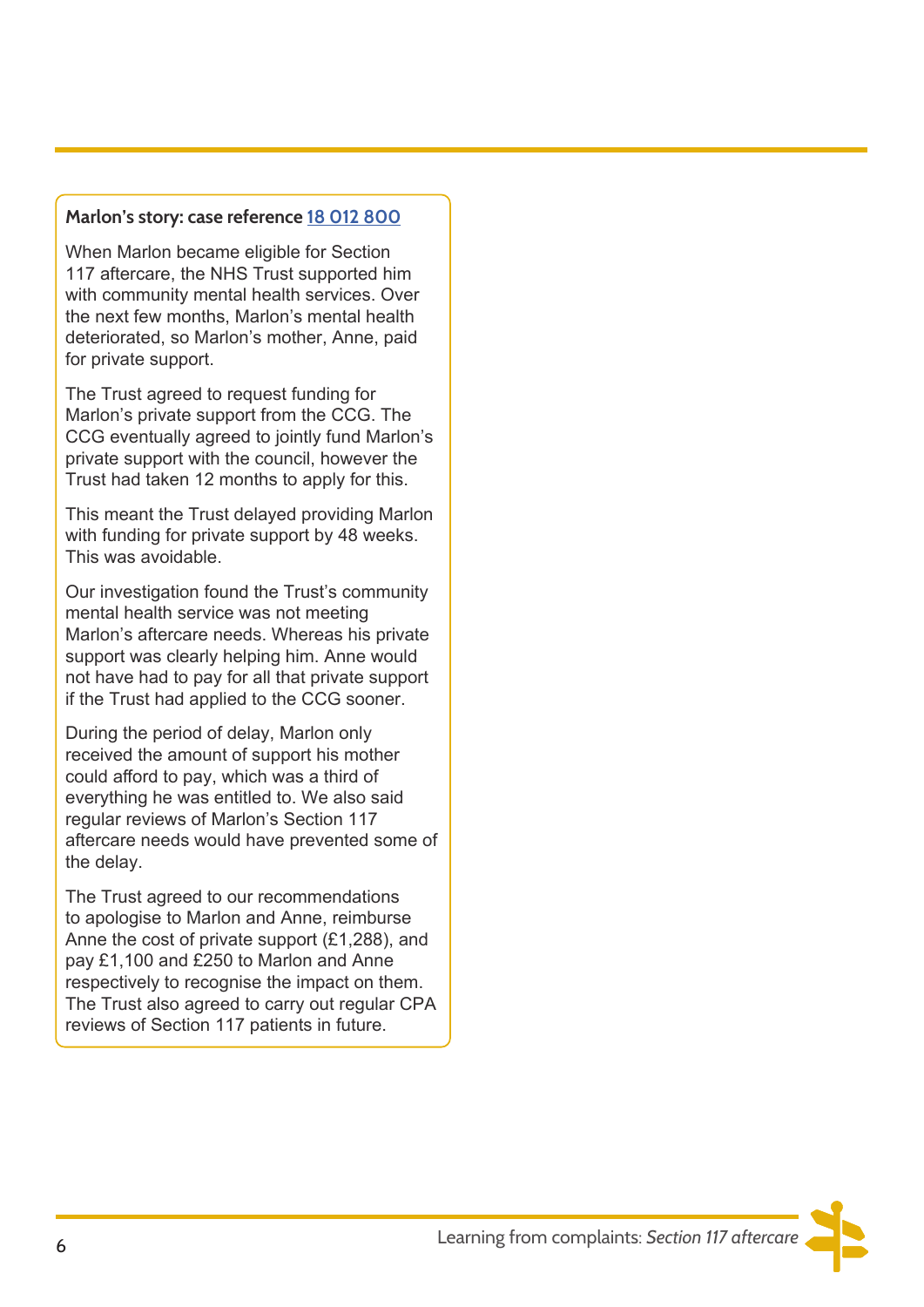## **Accommodation as a Section 117 need**

When someone needs residential care or specialist accommodation, this is only eligible for Section 117 aftercare if it meets a need related to their mental health condition.

The person's CPA care plan should set out what type of accommodation would meet a need related to their mental health condition.

Where the person lives in specialist accommodation as part of their Section 117 aftercare arrangements, the council and/or CCG should pay for this. The person should not be expected to claim housing benefit.

People can exercise choice about their preferred accommodation. However, they may need to pay a top-up payment if their preferred accommodation costs more than the council and/ or CCG would otherwise have needed to pay.

#### **Ruth's story: case reference [18 011 391](https://www.lgo.org.uk/decisions/health/mental-health-services/18-011-391a)**

When Ruth was discharged from Section 3 of the Mental Health Act, she was initially admitted to an acute hospital for treatment for a physical condition. Once she was ready to be discharged from the acute hospital, her family arranged for her to go into a care home. Ruth's family paid for this from Ruth's funds, and she remained in the care home until she passed away seven months later.

Ruth's son Francis later found out about Section 117 aftercare and raised concerns that this should have covered the care home fees. The CCG and council accepted Ruth and her family were not given clear information about Section 117 when she was discharged from hospital. However, they said although Ruth was entitled to Section 117 aftercare, this did not apply to her care home fees. They said this was because the placement was required for her social care needs, which were not related to her mental health needs. The council and CCG offered to reimburse Francis with 50% of the costs. Francis believed the full costs should have been covered by Section 117, and he complained to us.

When we wrote to the council and CCG to say we were investigating Francis' complaint, the organisations reviewed their records. They found the team caring for Ruth before her discharge from hospital had recommended accommodation that would meet her ongoing mental health needs.

The council and CCG apologised to Francis and offered to reimburse Ruth's care home fees in full, a total of almost £30,000. They also said they would work with the neighbouring acute and mental health trusts to review processes, including communication, for people moving from Section 3 of the Mental Health Act to Section 117.

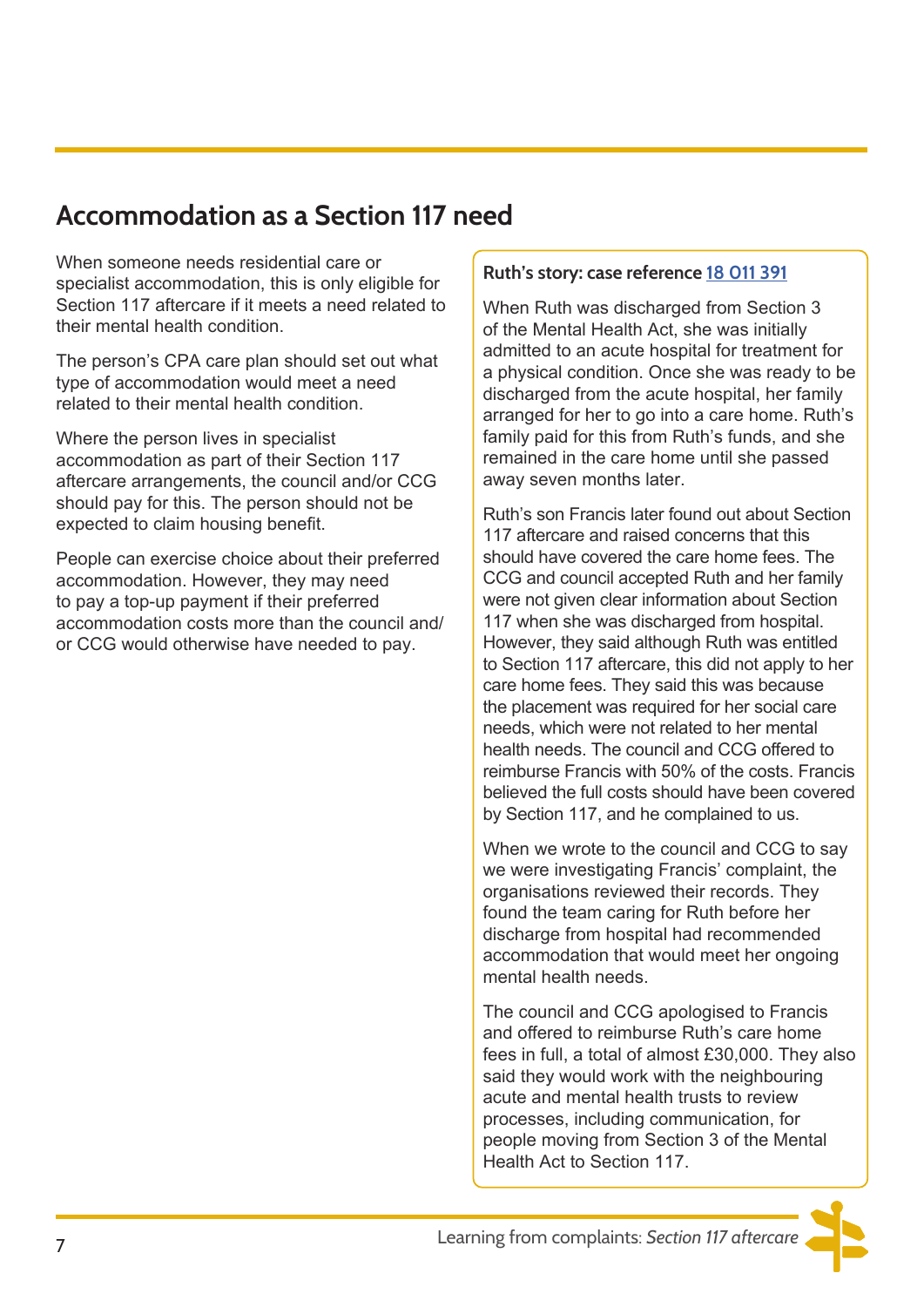## **Ending Section 117 aftercare**

Councils and CCGs should continue to provide Section 117 aftercare services until both organisations are satisfied the person no longer needs them.

These joint decisions should be made in line with the patient's circumstances, but the clearest reason for ending aftercare is likely to be when the person's mental health has improved to the point where aftercare is no longer needed.

Even when a person is well-settled in the community they may continue to need aftercare services, for example, to prevent their condition deteriorating. If accommodation was included as part of a patient's aftercare, arrangements for new accommodation would need to be made.

Aftercare should not be withdrawn solely because:

- The person has been discharged by a psychiatrist or specialist mental health service
- An arbitrary period has passed since aftercare was started
- The person is deprived of their liberty under the Mental Capacity Act 2005
- The person has returned to hospital informally or under Section 2 of the Mental Health Act (when the person is detained for a short time for assessment)
- The person is no longer on a Community Treatment Order (CTO) or on Section 17 leave from hospital.

Councils and CCGs should involve the person, and their carer/advocate if they have one, in any decisions they make around ending Section 117 aftercare.

If someone lives in specialist accommodation that previously met their aftercare needs, the council and CCG must arrange to move that person to more appropriate accommodation before ending their Section 117 aftercare.

Councils and CCGs may reinstate aftercare if the patient deteriorates soon after services are withdrawn, but the patient is not obliged to accept services offered.

Councils and CCGs should keep a record of when a patient has been formally discharged from Section 117.

#### **Priya's story: case reference [18 010 781](https://www.lgo.org.uk/decisions/health/other/18-010-781b)**

Priya complained to us that she unfairly paid toward her mother's sheltered accommodation since 2016. She said it should have been free under Section 117.

Our investigation found the sheltered accommodation (including service and utilities charges) was meeting Priya's mother's needs under Section 117, and this was in her care plan. Therefore, the council and CCG should have funded the service until it no longer met any needs resulting from her mental health condition. The council and CCG should not have asked Priya's mother to fund the service through housing benefit. If the housing benefit stopped, then Priya would have to pay for that service herself. After Priya's mother was discharged from Section 3 in 2016, no one had reviewed her Section 117 aftercare.

The council and CCG agreed to our recommendations to refund any rent and service charges Priya's mother paid since 2016, minus housing benefit. We said they should continue paying those costs until they had robustly reviewed and decided that accommodation did not meet Priya's mother's needs arising from her mental health condition. The council, CCG and Trust also agreed to ensure their policies clearly stated they had a duty to pay for specialist accommodation under Section 117, and people should not be asked to claim housing benefit instead.

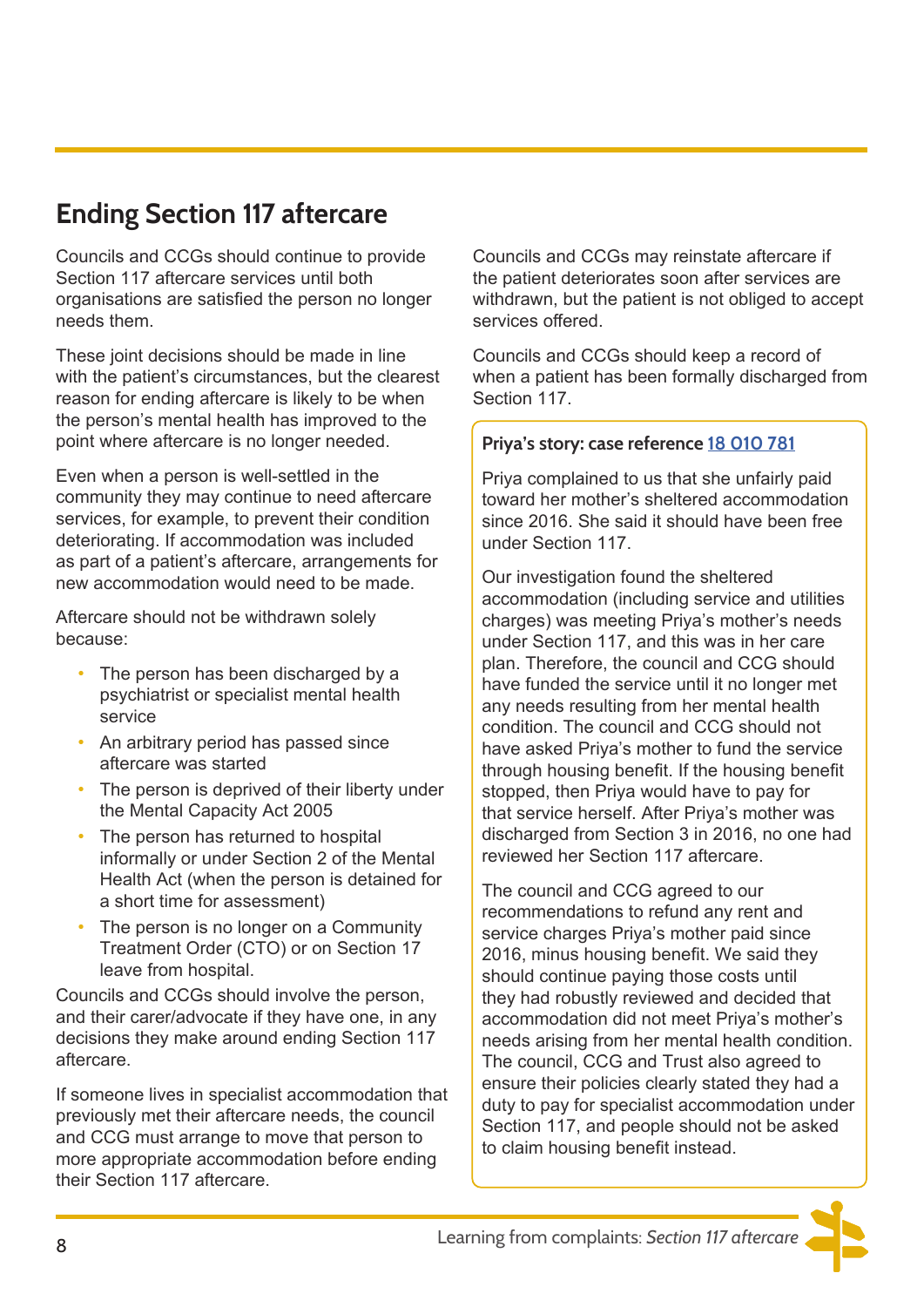## Summary of learning points

## **Key messages from our investigations**

- Councils and CCGs must ensure everyone who is entitled to Section 117 aftercare receives a robust assessment of their mental health needs. Those needs should specifically relate to the individual's mental health condition, which led them to meet the criteria to be detained under the Mental Health Act.
- Everyone entitled to Section 117 should have their care needs assessed in line with the CPA framework. Care should be planned in line with the outcome of that assessment, which in most cases will mean care should be provided under CPA.
- Care and support plans should clearly state what services will meet needs arising from the person's mental health condition under Section 117. The support should ensure it reduces the chance of them being detained under the Mental Health Act.
- The care plan should be recorded in writing and a copy shared with the person and any other relevant parties.
- Councils and CCGs must not delay arranging Section 117 aftercare. Planning for Section 117 aftercare should start as soon as the person is admitted to hospital.
- Care and support plans should be regularly reviewed. Reviews should include the person and other relevant parties.
- People should not be paying for services which meet their mental health needs under Section 117, including specialist accommodation.
- The decision to discharge someone from Section 117 should be a joint one (by the council and the CCG).
- The council and CCG should fully involve the person when they decide to end that person's Section 117 aftercare.
- Organisations should have clear joint working arrangements around Section 117. This should include clearly defined roles about who will commission and/or provide Section 117.